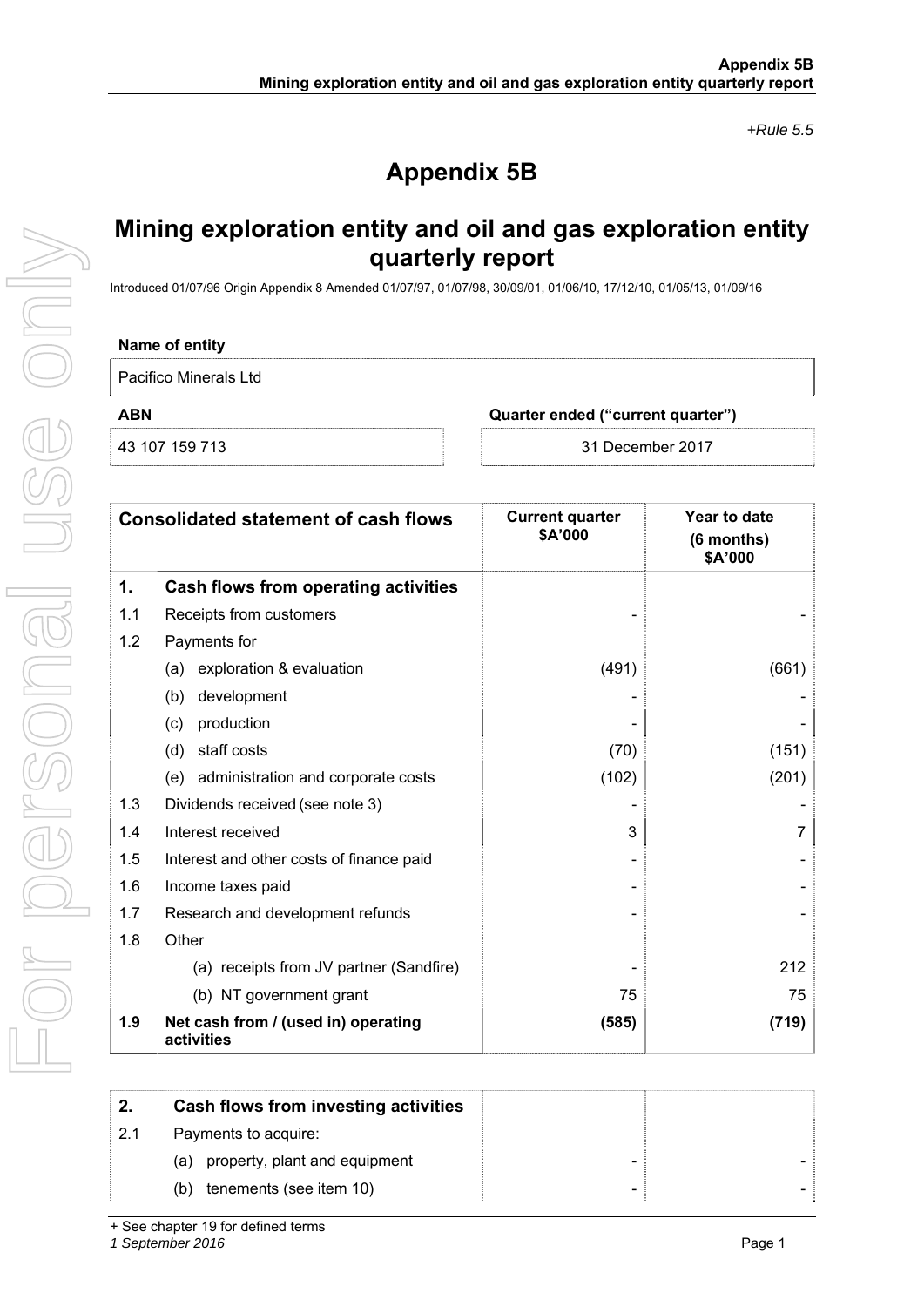| <b>Appendix 5B</b>                                                            |  |
|-------------------------------------------------------------------------------|--|
| Mining exploration entity and oil and gas exploration entity quarterly report |  |

|     | <b>Consolidated statement of cash flows</b>       | <b>Current quarter</b><br>\$A'000 | Year to date<br>(6 months)<br>\$A'000 |
|-----|---------------------------------------------------|-----------------------------------|---------------------------------------|
|     | investments<br>(c)                                |                                   |                                       |
|     | other non-current assets<br>(d)                   |                                   |                                       |
| 2.2 | Proceeds from the disposal of:                    |                                   |                                       |
|     | property, plant and equipment<br>(a)              |                                   |                                       |
|     | (b)<br>tenements (see item 10)                    |                                   |                                       |
|     | investments<br>(c)                                |                                   |                                       |
|     | (d)<br>other non-current assets                   |                                   |                                       |
| 2.3 | Cash flows from loans to other entities           |                                   |                                       |
| 2.4 | Dividends received (see note 3)                   |                                   |                                       |
| 2.5 | Other (provide details if material)               |                                   |                                       |
| 2.6 | Net cash from / (used in) investing<br>activities |                                   |                                       |

| 3.   | Cash flows from financing activities                                           |  |
|------|--------------------------------------------------------------------------------|--|
| 3.1  | Proceeds from issues of shares                                                 |  |
| 3.2  | Proceeds from issue of convertible notes                                       |  |
| 3.3  | Proceeds from exercise of share options                                        |  |
| 3.4  | Transaction costs related to issues of<br>shares, convertible notes or options |  |
| 3.5  | Proceeds from borrowings                                                       |  |
| 3.6  | Repayment of borrowings                                                        |  |
| 3.7  | Transaction costs related to loans and<br>borrowings                           |  |
| 3.8  | Dividends paid                                                                 |  |
| 3.9  | Other (provide details if material)                                            |  |
| 3.10 | Net cash from / (used in) financing<br>activities                              |  |

| 4.  | Net increase / (decrease) in cash and<br>cash equivalents for the period |       |       |
|-----|--------------------------------------------------------------------------|-------|-------|
| 4.1 | Cash and cash equivalents at beginning of<br>period                      | 1.430 | 1,569 |
| 4.2 | Net cash from / (used in) operating<br>activities (item 1.9 above)       | (585) | (719) |
| 4.3 | Net cash from / (used in) investing activities<br>item 2.6 above)        |       |       |
| 4.4 | Net cash from / (used in) financing activities<br>(item 3.10 above)      |       |       |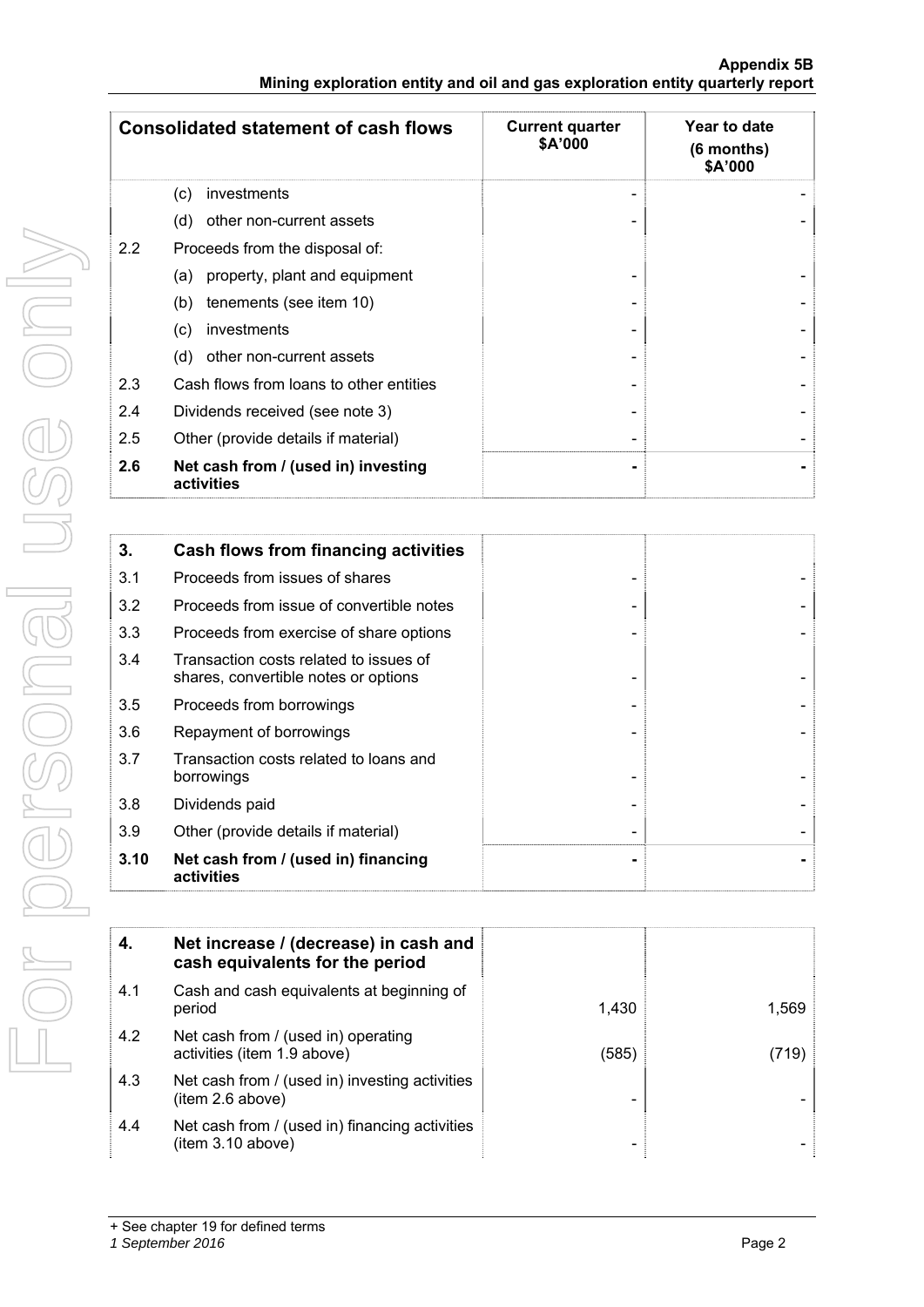|     | <b>Consolidated statement of cash flows</b>          | <b>Current quarter</b><br>\$A'000 | Year to date<br>$(6$ months)<br>\$A'000 |
|-----|------------------------------------------------------|-----------------------------------|-----------------------------------------|
| 4.5 | Effect of movement in exchange rates on<br>cash held | (3)                               |                                         |
| 4.6 | Cash and cash equivalents at end of<br>period        | 842                               | 842                                     |

| 5.  | Reconciliation of cash and cash<br>equivalents<br>at the end of the quarter (as shown in the<br>consolidated statement of cash flows) to the<br>related items in the accounts | <b>Current quarter</b><br>\$A'000 | <b>Previous quarter</b><br>\$A'000 |
|-----|-------------------------------------------------------------------------------------------------------------------------------------------------------------------------------|-----------------------------------|------------------------------------|
| 5.1 | <b>Bank balances</b>                                                                                                                                                          | 822                               | 1,410                              |
| 5.2 | Call deposits                                                                                                                                                                 | 20                                | 20                                 |
| 5.3 | <b>Bank overdrafts</b>                                                                                                                                                        |                                   |                                    |
| 5.4 | Other                                                                                                                                                                         |                                   |                                    |
| 5.5 | Cash and cash equivalents at end of<br>quarter (should equal item 4.6 above)                                                                                                  | 842                               | 1.430                              |

| 6.  | Payments to directors of the entity and their associates                          | <b>Current quarter</b><br>\$A'000 |
|-----|-----------------------------------------------------------------------------------|-----------------------------------|
| 6.1 | Aggregate amount of payments to these parties included in item 1.2                | 54                                |
| 6.2 | Aggregate amount of cash flow from loans to these parties included<br>in item 2.3 |                                   |

6.3 Include below any explanation necessary to understand the transactions included in items 6.1 and 6.2

Directors' fees, salaries and superannuation.

| 7.                      | Payments to related entities of the entity and their<br>associates                                          | <b>Current quarter</b><br>\$A'000 |
|-------------------------|-------------------------------------------------------------------------------------------------------------|-----------------------------------|
| 7.1                     | Aggregate amount of payments to these parties included in item 1.2                                          | $10-1$                            |
| 7.2                     | Aggregate amount of cash flow from loans to these parties included<br>in item $2.3$                         |                                   |
| 7.3                     | Include below any explanation necessary to understand the transactions included in<br>items $7.1$ and $7.2$ |                                   |
| Monthly rental payments |                                                                                                             |                                   |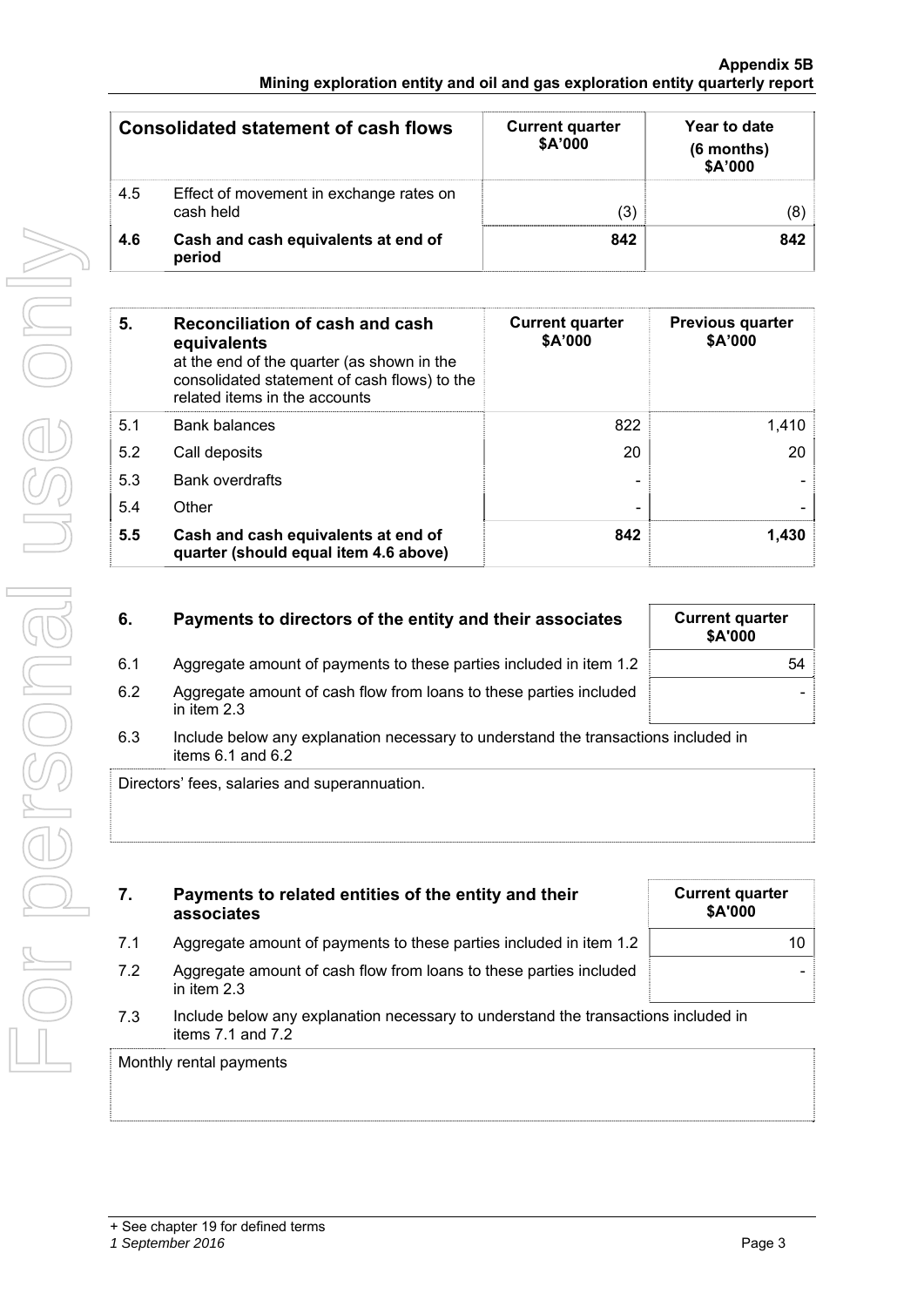| 8.  | <b>Financing facilities available</b><br>Add notes as necessary for an<br>understanding of the position | <b>Total facility amount</b><br>at quarter end<br>\$A'000 | Amount drawn at<br>quarter end<br>\$A'000 |
|-----|---------------------------------------------------------------------------------------------------------|-----------------------------------------------------------|-------------------------------------------|
| 8.1 | Loan facilities                                                                                         | ۰                                                         |                                           |
| 8.2 | Credit standby arrangements                                                                             | $\overline{\phantom{0}}$                                  |                                           |
| 8.3 | Other (please specify)                                                                                  | $\overline{\phantom{0}}$                                  |                                           |
| 8.4 | Include below a description of each facility above, including the lender, interest rate and             |                                                           |                                           |

whether it is secured or unsecured. If any additional facilities have been entered into or are proposed to be entered into after quarter end, include details of those facilities as well.

N/A

| 9.  | <b>Estimated cash outflows for next quarter</b> | \$A'000 |
|-----|-------------------------------------------------|---------|
| 9.1 | Exploration and evaluation                      | $80*$   |
| 9.2 | Development                                     |         |
| 9.3 | Production                                      |         |
| 9.4 | Staff costs                                     | 90      |
| 9.5 | Administration and corporate costs              | 125     |
| 9.6 | Other (provide details if material)             |         |
| 9.7 | <b>Total estimated cash outflows</b>            | 295     |

*\* Note: NT government will be reimbursing Pacifico \$70k for direct drilling costs incurred during the previous quarter. Sandfire Resources, as joint venture partner, contributes 49% of all spend on the BWJV.* 

| 10.  | <b>Changes in</b><br>tenements<br>(items $2.1(b)$ and<br>$2.2(b)$ above)                          | <b>Tenement</b><br>reference<br>and<br><b>location</b> | Nature of interest | Interest at<br>beginning<br>of quarter | <b>Interest</b><br>at end of<br>quarter |
|------|---------------------------------------------------------------------------------------------------|--------------------------------------------------------|--------------------|----------------------------------------|-----------------------------------------|
| 10.1 | Interests in mining<br>tenements and<br>petroleum tenements<br>lapsed, relinquished<br>or reduced | N/A                                                    |                    |                                        |                                         |
| 10.2 | Interests in mining<br>tenements and<br>petroleum tenements<br>acquired or increased              | N/A                                                    |                    |                                        |                                         |